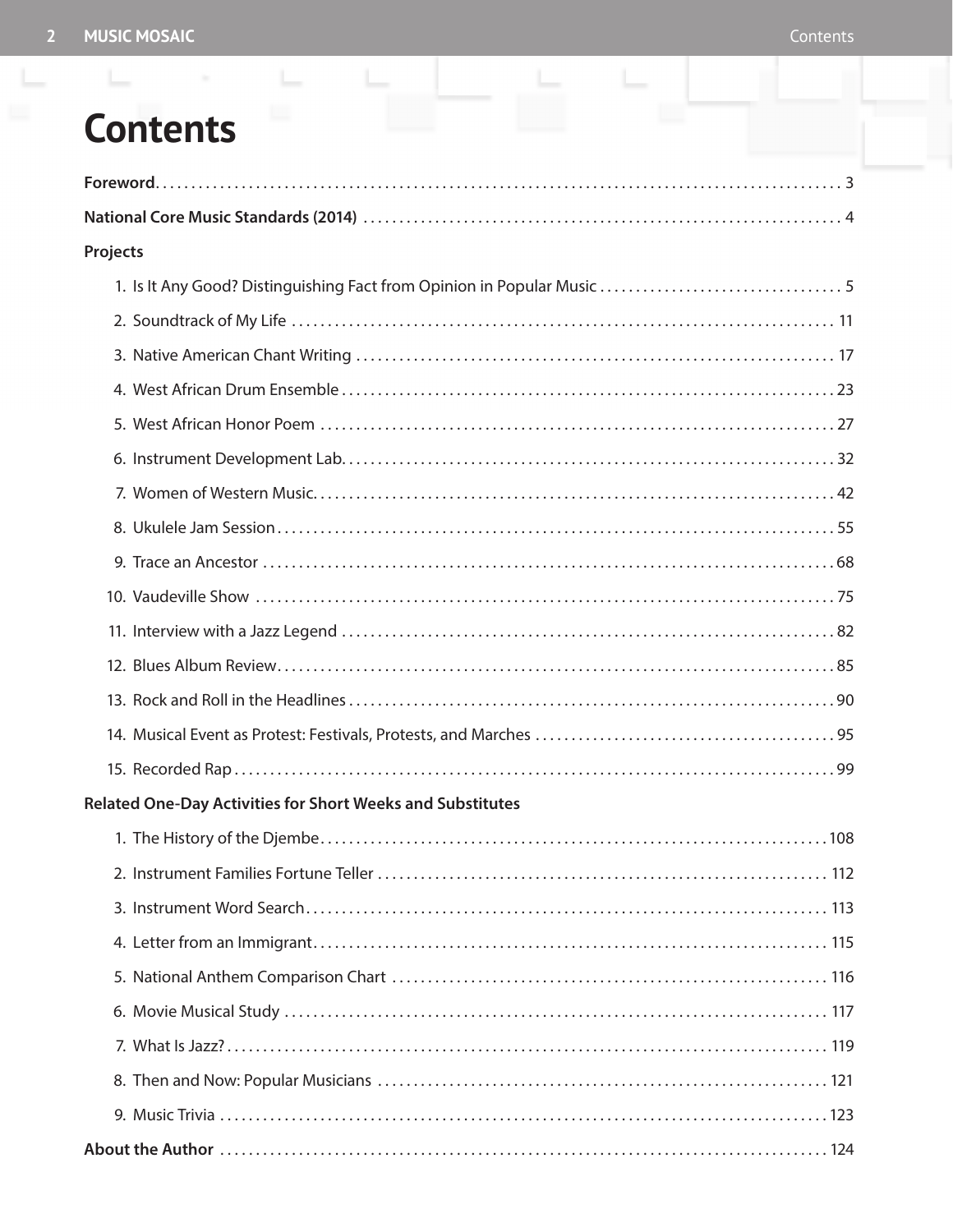# **2Soundtrack of My Life**

#### **CORE MUSIC STANDARDS**

#### Responding

» Select: How do individuals choose music to experience?

#### Connecting

- » Personal Experiences: How do musicians make meaningful connections to creating, performing, and responding?
- » Varied Contexts: How do the other arts, other disciplines, contexts, and daily life inform creating, performing, and responding to music?

#### **SUMMARY**

When done well, this project should take four to five standard class days. Any less, and your students won't be doing their best work. They will be creating a personal soundtrack by selecting music to represent the elements of their lives. In doing so, they will be influenced by their interests, experiences, peers, and the social and cultural context of their adolescence. First, they will organize their thoughts on paper, and then they will make a digital playlist by summarizing their selections in a Google Slides file and inserting a high-quality video file for each song choice (music video, movie clip, live performance, etc.).

I originally designed this project as a culminating activity for the end of the year, but I soon moved it to September. My students *love* this project, which makes for an enthusiastic and engaged start to the school year. And even more importantly, I know my students so much better after reading their projects. "Engrave this upon your heart: there isn't anyone you couldn't love once you heard their story."—Mary Lou Kownacki

#### **MATERIALS**

- » Reproducible "Soundtrack of My Life" (one per student)
- » Example playlist
- » Pencils
- » Computers, tablets, or personal devices
- » Audio system or speaker
- » Headphones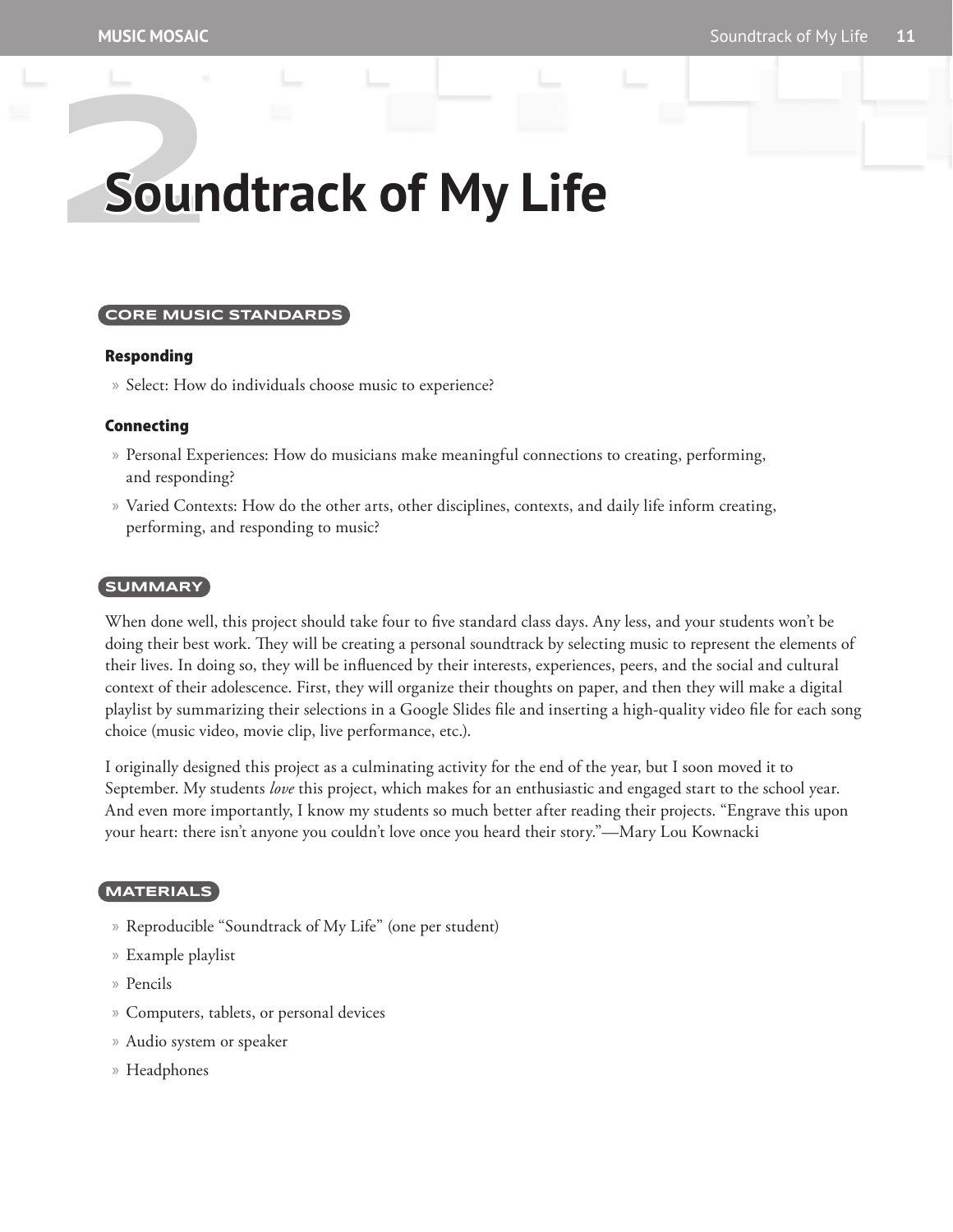#### **IMPLEMENTATION**

#### Day 1

Distribute the "Soundtrack of My Life" worksheet, read through the instructions as a class, and show students an example playlist. The example playlist included in this book was made by one of my own seventh grade students, but you don't have to use it. Consider creating a playlist of your own from scratch!

There will be a LOT of questions, so I advise getting to the end of the instructions page before you open up the room to individual questions. You can also help yourself by only allowing questions to which the "whole class needs to know the answer." That way, individual questions about specific songs are saved until later.

Once everyone is clear on the expectations, I recommend spending the rest of day 1 in the regular classroom, without computers. That way, your students will be forced to do a brain dump and get every single little idea that's in their head down on paper without the distraction of the internet. It also allows you to circulate and help everyone get started without the added task of supervising computer usage.

A few pieces of advice from my experience with this project:

- » Don't let students choose more than two or three songs by the same artist.
- » Not every choice needs to be a song with English lyrics (or even lyrics at all). Classical music, film and TV soundtracks, and video game theme songs are all great choices.
- » Remind students that they don't have to personally enjoy listening to every song on their list. For instance, if their little sister is currently obsessed with *Sesame Street*, the theme song for that children's show might be a good choice to represent her in their soundtrack.
- » You will have to come up with a stance on swear words. Personally, I will accept a song with one or two swear words, as long as it meets the guideline about not being crude or derogatory.

#### Days 2–5

Spend the next several days with computers, tablets, or personal devices. Students will need to listen to lots of music on YouTube and Spotify before they finish their organization charts, and then they will need Google Slides to put their final projects together. You may choose to limit internet browsing to these three sites (YouTube, Spotify, and Google Slides), or open up browsing under your school's safety guidelines.

As stated before, if your students are writing thorough explanations and creating detailed Google Slides, you will need to give them at least three to four days on the computers (after the first day of set-up and written work). At the end of the project, you will have to decide how they should "hand in" their work. I use Google Classroom, so my students hand in all computer work on that site. You may also choose to have them "share" their projects with you directly from Google Slides, add them to a shared school folder to which you have access, or print them.

This is an intensely personal project for many students, so I don't require them to present their projects to the class. In fact, I promise that I will be the only person to look at their work, unless I ask their permission to do otherwise. If your students are interested in sharing, you might consider allowing anyone who is interested to select one song from their playlist to explain and play for the class for an extra credit point.